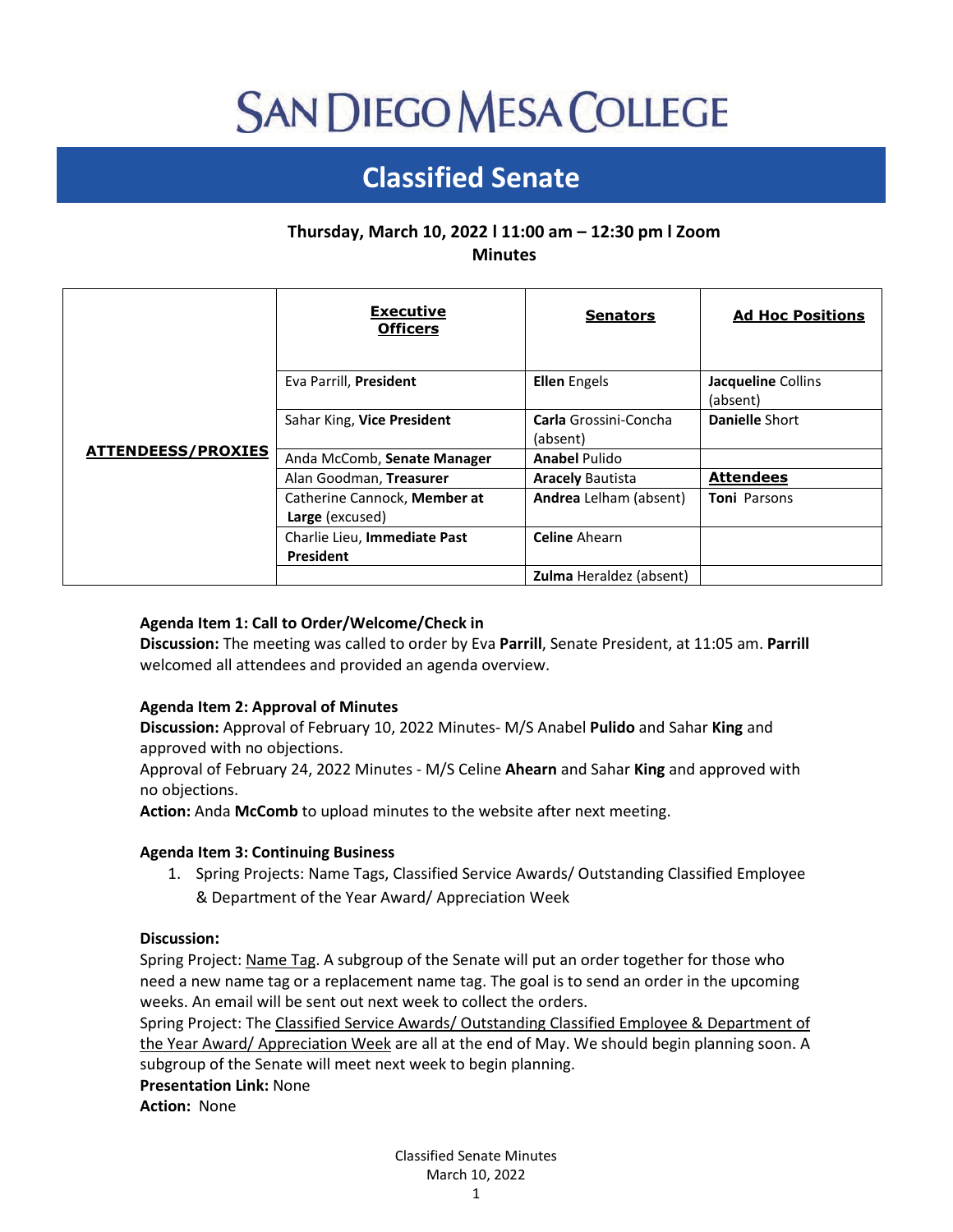#### **Agenda Item 5: New Business**

1. Credit for Prior Learning (Toni **Parsons**)

**Discussion:** Toni **Parsons** presented on Credit for Prior Learning (CPL). CPL means awarding students credit for knowledge attained in other spaces. A form of CPL is credit by exam that has been practiced for many years at Mesa for a total of 43 courses to date. Another form is portfolio such as in Interior Design. There are several other examples of forms of CPL practiced at Mesa. Currently, at Mesa, there are efforts in trying to move this work forward by creating a faculty lead position and creating workflow, processes, trainings, and entering course-related data. Classified professionals have a key role in guiding students to the appropriate information related to MAP.

#### **Presentation Link**: [Mesa CPL](https://drive.google.com/file/d/1vFyxCBtISKGXGizXzv9vnccNaR9g0ZqZ/view?usp=sharing)

#### **Agenda Item 6: Executive Board & Senator Reports**

- 1. President: Eva Parrill
- 2. Vice President: Sahar King
- 3. Senate Manager: Anda McComb
- 4. Treasurer: Alan Goodman
- 5. Member at Large: Catherine Cannock
- 6. Immediate Past President: Charlie Lieu
- 7. Senator Reports
- 8. AFT Liaison: Danielle Short, JD
- 9. Ad Hoc Reports

**Discussion:** Eva Parrill presented updates from March 1<sup>st</sup> 2022 PCab. During this meeting two presentations stood out. One was the [Climate Action Plan.](https://www.sdmesa.edu/about-mesa/office-of-the-president/presentation-documents/ESCreport_March2022.pdf) In this presentation, it was announced the Research/Climate Action Plan subcommittee led by Michelle Rodriguez will host a workshop on March 25th, 11 am to 12:30 pm. **Parrill** encouraged the Senate to think of ways we could contribute to climate action efforts. The other presentation was the SE[A presentation](https://www.sdmesa.edu/about-mesa/office-of-the-president/presentation-documents/SEA_PCAB_Presentation2022.pdf) which contained updates on Basic Skills, Student Success and Equity, and the Student Equity and Achievement Program.

Sahar **King** presented updates on the newly remote work program request process. An email announcement was sent from HR titled *Remote Work Flexibilities Program*. The steps of how to apply are highlighted in the email and the process should begin with a conversation with the immediate supervisor. Mesa will accept applications during the month of March, and will not review them until April. The Senate members had some clarifying questions: Question: Can the ad hoc and permanent option for remote work be combined? Answer: Yes. Question: Can supervisors approve ad hoc remote works during the waiting period for the approval of the application for the Remote Work Flexibilities Program? Answer: Yes. For classified, the bargaining agreement allows for ad hoc remote work to be approved by the immediate supervisor. The bargaining agreement for classified professionals requires a more permanent remote work arrangement to be approved by the executive management and cabinet. Concern: Employees who have accrued vacation either because of workload and inability to take vacation or because vacation requests do not get approved on time for the employee to make vacation arrangements. Answer: Employees can decrease their vacation time by working out an arrangement with the supervisor where they take full days or half days off for a period of time. Vacation requests must be addressed by the supervisor within 5 days of the original request day. Question: Are those who are over their vacation limits under the remote work program ineligible to apply? Answer: No. They are eligible as long as there is a plan to decrease the accrued vacation to the eligibility limits.